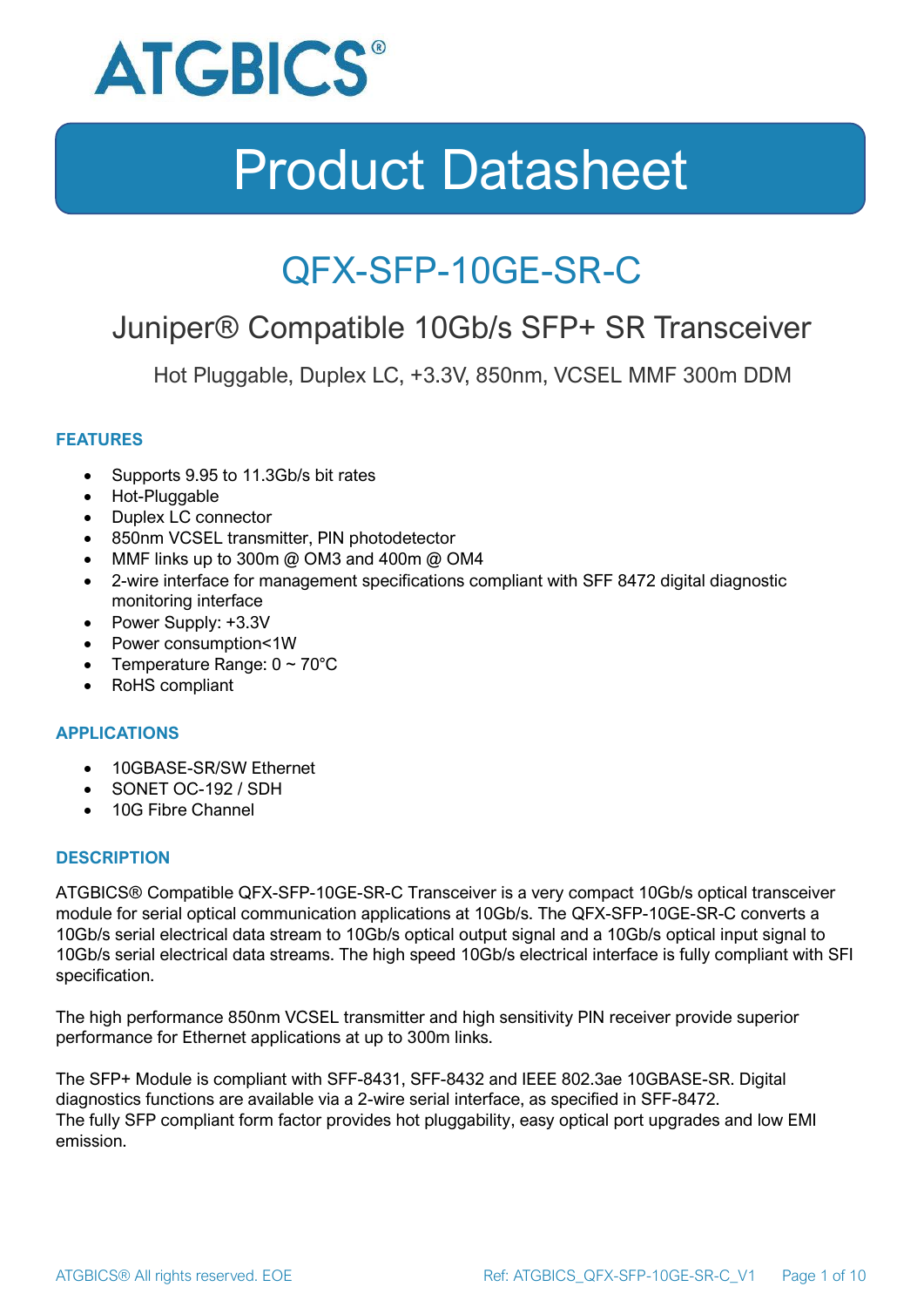

### **Absolute Maximum Ratings**

| <b>Parameter</b>                  | <b>Symbol</b>           | Min.   | <b>Typical</b> | Max.             | <b>Unit</b> |
|-----------------------------------|-------------------------|--------|----------------|------------------|-------------|
| <b>Storage Temperature</b>        | $\mathsf T_{\mathsf S}$ | $-40$  |                | $+85$            | $^{\circ}C$ |
| <b>Case Operating Temperature</b> | Tа                      |        |                | 70               | °C          |
| <b>Maximum Supply Voltage</b>     | Vcc                     | $-0.5$ |                | $\boldsymbol{A}$ |             |
| <b>Relative Humidity</b>          | <b>RH</b>               |        |                | 85               | %           |

### **Electrical Characteristics (T<sub>OP</sub> = 0 to 70 °C, VCC = 3.135 to 3.465 Volts)**

| <b>Parameter</b>                                                              | <b>Symbol</b>         | Min.   | <b>Typical</b> | Max.           | <b>Unit</b> | <b>Notes</b>   |
|-------------------------------------------------------------------------------|-----------------------|--------|----------------|----------------|-------------|----------------|
| <b>Supply Voltage</b>                                                         | V <sub>cc</sub>       | 3.135  |                | 3.465          | $\vee$      |                |
| <b>Supply Current</b>                                                         | <b>Icc</b>            |        |                | 250            | mA          |                |
| <b>Power Consumption</b>                                                      | P                     |        |                | 1              | W           |                |
| <b>Transmitter Section:</b>                                                   |                       |        |                |                |             |                |
| Input differential impedance                                                  | $R_{in}$              |        | 100            |                | Ω           | 1              |
| <b>Tx Input Single Ended DC Voltage</b><br><b>Tolerance (Ref VeeT)</b>        | $\vee$                | $-0.3$ |                | $\overline{4}$ | $\vee$      |                |
| Differential input voltage swing                                              | Vin, pp               | 180    |                | 700            | mV          | $\overline{2}$ |
| <b>Transmit Disable Voltage</b>                                               | $V_D$                 | 2      |                | <b>Vcc</b>     | $\vee$      | 3              |
| <b>Transmit Enable Voltage</b>                                                | $V_{EN}$              | Vee    |                | $Vee+0.8$      | $\vee$      |                |
| <b>Receiver Section:</b>                                                      |                       |        |                |                |             |                |
| <b>Single</b><br><b>Ended</b><br>Output<br><b>Voltage</b><br><b>Tolerance</b> | $\vee$                | $-0.3$ |                | $\overline{4}$ | $\vee$      |                |
| <b>Rx Output Diff Voltage</b>                                                 | Vo                    | 300    |                | 850            | mV          |                |
| <b>Rx Output Rise and Fall Time</b>                                           | Tr/Tf                 | 30     |                |                | ps          | $\overline{4}$ |
| <b>LOS Fault</b>                                                              | VLOS fault            | 2      |                | <b>VCCHOST</b> | V           | 5              |
| <b>LOS Normal</b>                                                             | V <sub>LOS</sub> norm | Vee    |                | $Vee+0.8$      | $\vee$      | 5              |

Notes:

- 1. Connected directly to TX data input pins. AC coupling from pins into laser driver IC.
- 2. Per SFF-8431 Rev 3.0
- 3. Into 100 ohms differential termination.
- 4. 20%~80%
- 5. LOS is an open collector output. Should be pulled up with 4.7k 10kΩ on the host board. Normal operation is logic 0; loss of signal is logic 1. Maximum pull-up voltage is 5.5V.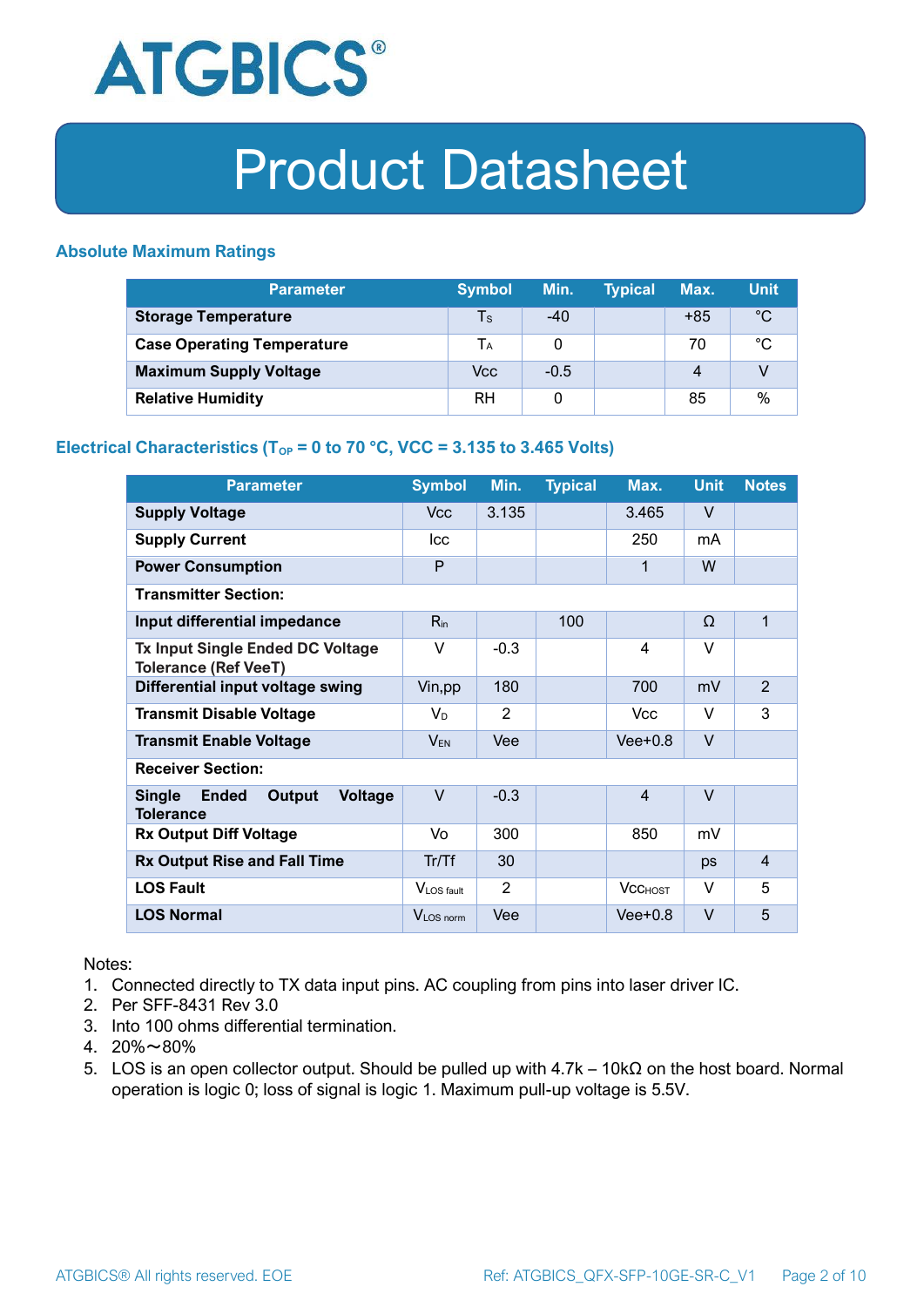

### **Optical Parameters** ( $T_{OP} = 0$  to 70°C, VCC = 3.135 to 3.465 Volts)

| <b>Parameter</b>                                            | <b>Symbol</b>                | Min.        | <b>Typical</b> | Max.           | <b>Unit</b>     | <b>Notes</b>   |  |
|-------------------------------------------------------------|------------------------------|-------------|----------------|----------------|-----------------|----------------|--|
| <b>Transmitter Section:</b>                                 |                              |             |                |                |                 |                |  |
| <b>Center Wavelength</b>                                    | λt                           | 840         | 850            | 860            | nm              |                |  |
| <b>RMS spectral width</b>                                   | $\lambda_{RMS}$              |             |                | $\overline{4}$ | nm              |                |  |
| <b>Average Optical Power</b>                                | Pavg                         | $-7.3$      |                | $-1$           | dBm             | 1              |  |
| <b>Optical Power OMA</b>                                    | Poma                         |             | $-1.5$         |                | dBm             |                |  |
| <b>Laser Off Power</b>                                      | Poff                         |             |                | $-30$          | dBm             |                |  |
| <b>Extinction Ratio</b>                                     | ER.                          | 3.5         |                |                | dB              |                |  |
| <b>Dispersion</b><br><b>Transmitter</b><br><b>Penalty</b>   | <b>TDP</b>                   |             |                | 3.9            | dB              | $\overline{2}$ |  |
| <b>Relative Intensity Noise</b>                             | <b>Rin</b>                   |             |                | $-128$         | dB/Hz           | 3              |  |
| <b>Optical</b><br>Return<br><b>Loss</b><br><b>Tolerance</b> |                              | 20          |                |                | dB              |                |  |
| <b>Receiver Section:</b>                                    |                              |             |                |                |                 |                |  |
| <b>Center Wavelength</b>                                    | λr                           | 840         |                | 860            | nm              |                |  |
| <b>Receiver Sensitivity (OMA)</b>                           | Sen                          |             |                | $-11.1$        | dB <sub>m</sub> | $\overline{4}$ |  |
| <b>Stressed Sensitivity (OMA)</b>                           | $\mathsf{Sen}_{\mathsf{ST}}$ |             |                | $-7.5$         | dB <sub>m</sub> | 4              |  |
| <b>Los Assert</b>                                           | <b>LOSA</b>                  | $-30$       |                |                | d <sub>Bm</sub> |                |  |
| <b>Los Dessert</b>                                          | LOS <sub>D</sub>             |             |                | $-12$          | dBm             |                |  |
| <b>Los Hysteresis</b>                                       | LOS <sub>H</sub>             | 0.5         |                |                | dB              |                |  |
| Overload                                                    | Sat                          | $\mathbf 0$ |                |                | dBm             | 5              |  |
| <b>Receiver Reflectance</b>                                 | <b>Rrx</b>                   |             |                | $-12$          | dB              |                |  |

Notes:

- 1. Average power figures are informative only, per IEEE802.3ae.
- 2. TWDP figure requires the host board to be SFF-8431 compliant. TWDP is calculated using the Matlab code provided in clause 68.6.6.2 of IEEE802.3ae.
- 3. 12dB reflection.
- 4. Conditions of stressed receiver tests per IEEE802.3ae. CSRS testing requires the host board to be SFF-8431 compliant.
- 5. Receiver overload specified in OMA and under the worst comprehensive stressed condition.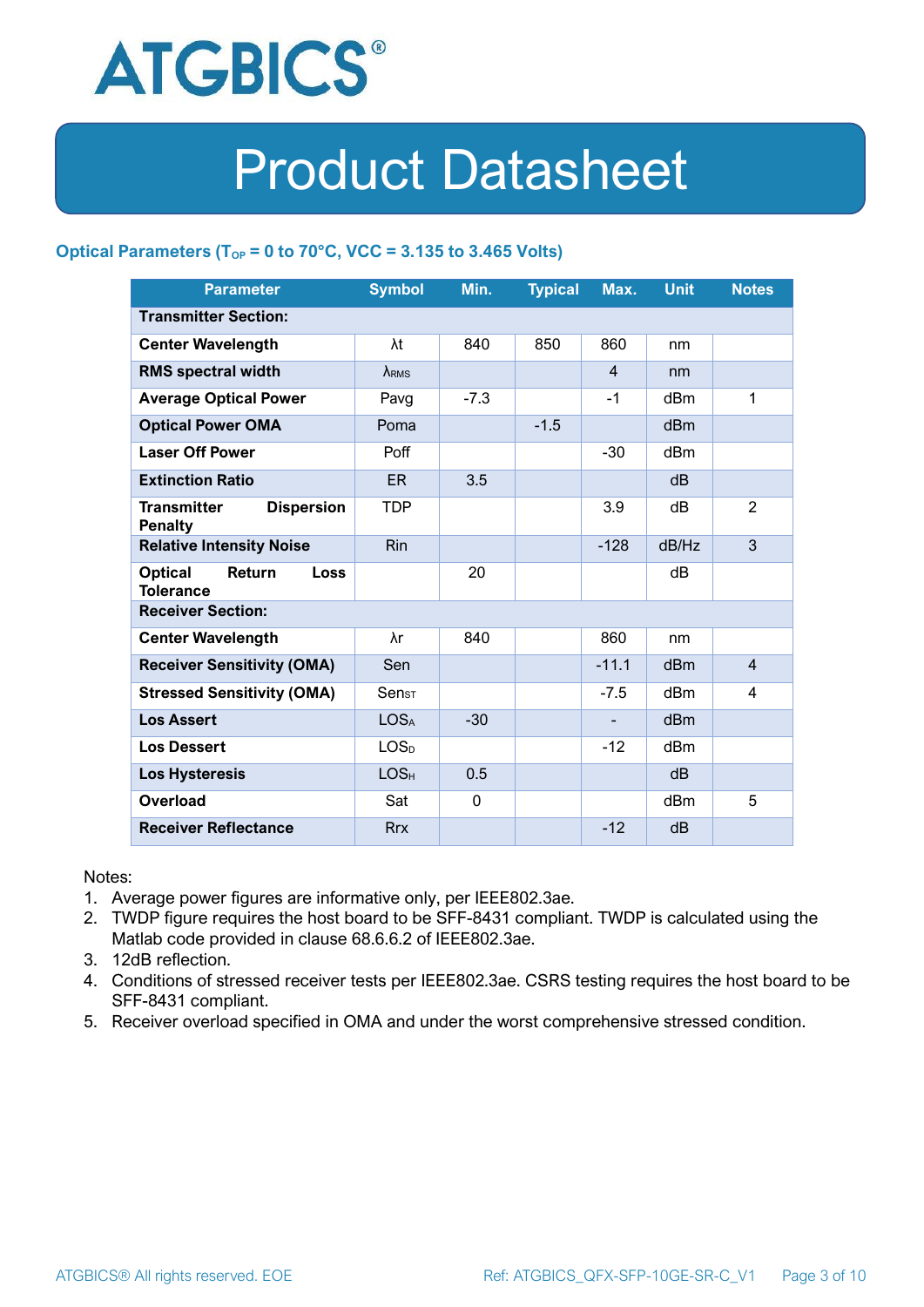

### **Timing Characteristics**

| <b>Parameter</b>                                                          | <b>Symbol</b>         | Min. | <b>Typical</b> | Max. | <b>Unit</b> |
|---------------------------------------------------------------------------|-----------------------|------|----------------|------|-------------|
| <b>TX Disable Assert Time</b>                                             | t off                 |      |                | 10   | <b>US</b>   |
| <b>TX Disable Negate Time</b>                                             | t_on                  |      |                | 1    | ms          |
| Initialize<br><b>Include</b><br>Reset of<br>Time<br>to<br><b>TX FAULT</b> | t int                 |      |                | 300  | ms          |
| <b>TX FAULT from Fault to Assertion</b>                                   | t fault               |      |                | 100  | <b>us</b>   |
| <b>TX Disable Time to Start Reset</b>                                     | t reset               | 10   |                |      | <b>US</b>   |
| <b>Receiver Loss of Signal Assert Time</b>                                | T <sub>A</sub> RX LOS |      |                | 100  | <b>us</b>   |
| <b>Receiver Loss of Signal Deassert Time</b>                              | $T_d, RX$ LOS         |      |                | 100  | <b>US</b>   |
| <b>Rate-Select Change Time</b>                                            | t ratesel             |      |                | 10   | <b>us</b>   |
| <b>Serial ID Clock Time</b>                                               | t serial-<br>clock    |      |                | 100  | kHz         |

### **Pin Assignment**

Diagram of Host Board Connector Block Pin Numbers and Name

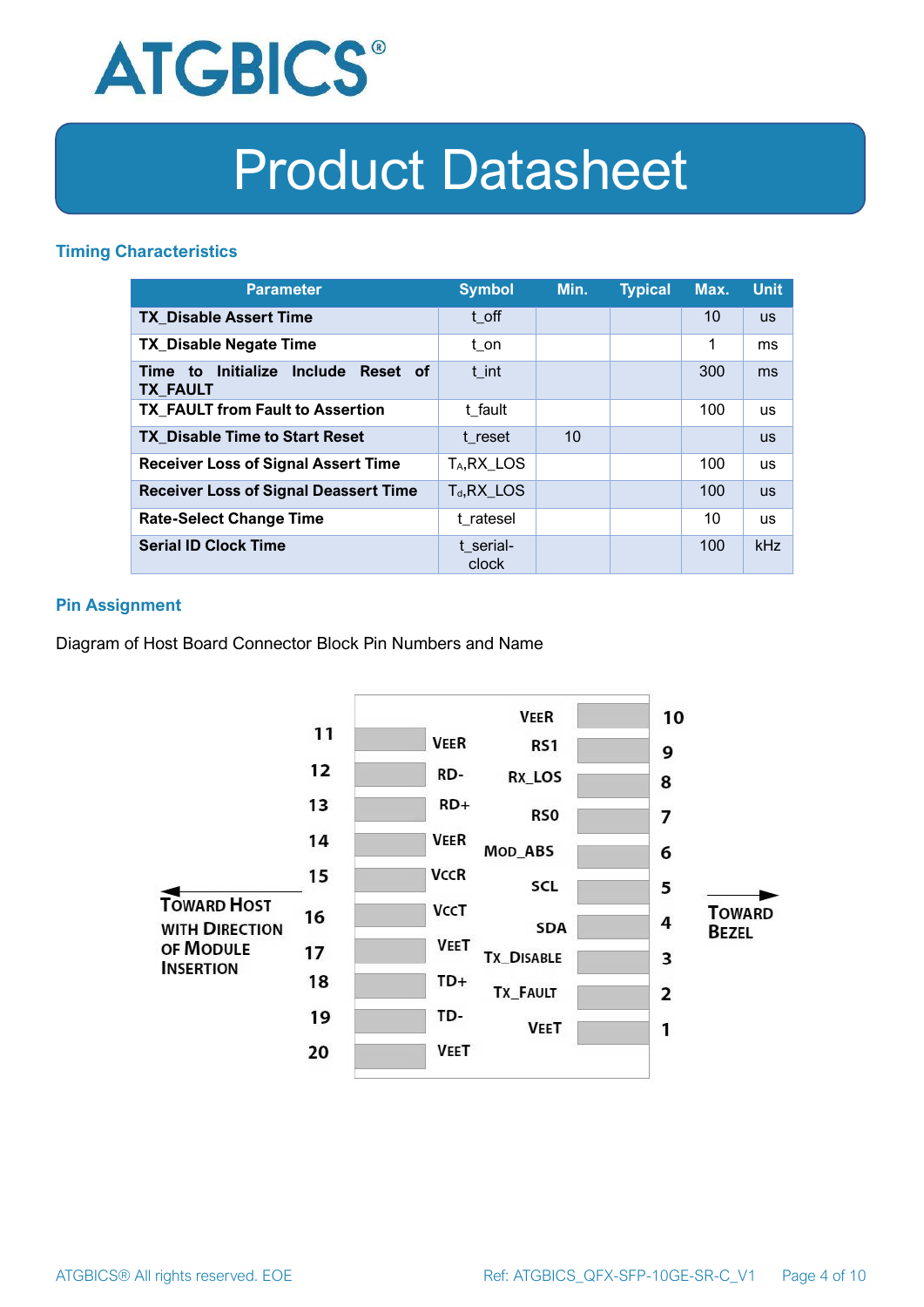

### **Pin Function Definitions**

| <b>PIN No</b>           | <b>Name</b>                 | <b>Function</b>                                                                                                                     | <b>Notes</b> |
|-------------------------|-----------------------------|-------------------------------------------------------------------------------------------------------------------------------------|--------------|
| $\mathbf{1}$            | VeeT                        | Module transmitter ground                                                                                                           | $\mathbf{1}$ |
| $\mathbf{2}$            | <b>Tx Fault</b>             | Module transmitter fault                                                                                                            | 2            |
| $\overline{\mathbf{3}}$ | <b>Tx</b><br><b>Disable</b> | Transmitter Disable; Turns off transmitter laser output                                                                             | 3            |
| 4                       | <b>SDL</b>                  | 2 wire serial interface data input/output (SDA)                                                                                     |              |
| 5                       | <b>SCL</b>                  | 2 wire serial interface clock input (SCL)                                                                                           |              |
| 6                       | MOD-<br><b>ABS</b>          | Module Absent, connect to VeeR or VeeT in the module                                                                                | 2            |
| $\overline{7}$          | RS <sub>0</sub>             | Rate select0, optionally control SFP+ receiver. When high,<br>input data rate >4.5Gb/ s; when low, input data rate<br>$<=4.5Gb/s$   |              |
| 8                       | <b>LOS</b>                  | Receiver Loss of Signal Indication                                                                                                  | 4            |
| 9                       | RS <sub>1</sub>             | Rate select0, optionally control SFP+ transmitter. When<br>high, input data rate >4.5Gb/s; when low, input data rate<br>$<=4.5Gb/s$ |              |
| 10                      | <b>VeeR</b>                 | Module receiver ground                                                                                                              | 1            |
| 11                      | <b>VeeR</b>                 | Module receiver ground                                                                                                              | 1            |
| 12                      | RD-                         | Receiver inverted data out put                                                                                                      |              |
| 13                      | $RD+$                       | Receiver non-inverted data out put                                                                                                  |              |
| 14                      | <b>VeeR</b>                 | Module receiver ground                                                                                                              | 1            |
| 15                      | <b>VccR</b>                 | Module receiver 3.3V supply                                                                                                         |              |
| 16                      | <b>VccT</b>                 | Module transmitter 3.3V supply                                                                                                      |              |
| 17                      | VeeT                        | Module transmitter ground                                                                                                           | $\mathbf{1}$ |
| 18                      | $TD+$                       | Transmitter inverted data out put                                                                                                   |              |
| 19                      | TD-                         | Transmitter non-inverted data out put                                                                                               |              |
| 20                      | VeeT                        | Module transmitter ground                                                                                                           | 1            |

Notes:

- 1. The module ground pins are isolated from the module case.
- 2. This pin is an open collector/drain output pin and is pulled up with 4.7K-10Kohms to Host\_Vcc on the host board.
- 3. This pin is pulled up with 4.7K-10Kohms to VccT in the module.
- 4. This pin is an open collector/drain output pin and is pulled up with 4.7K-10Kohms to Host Vcc on the host board.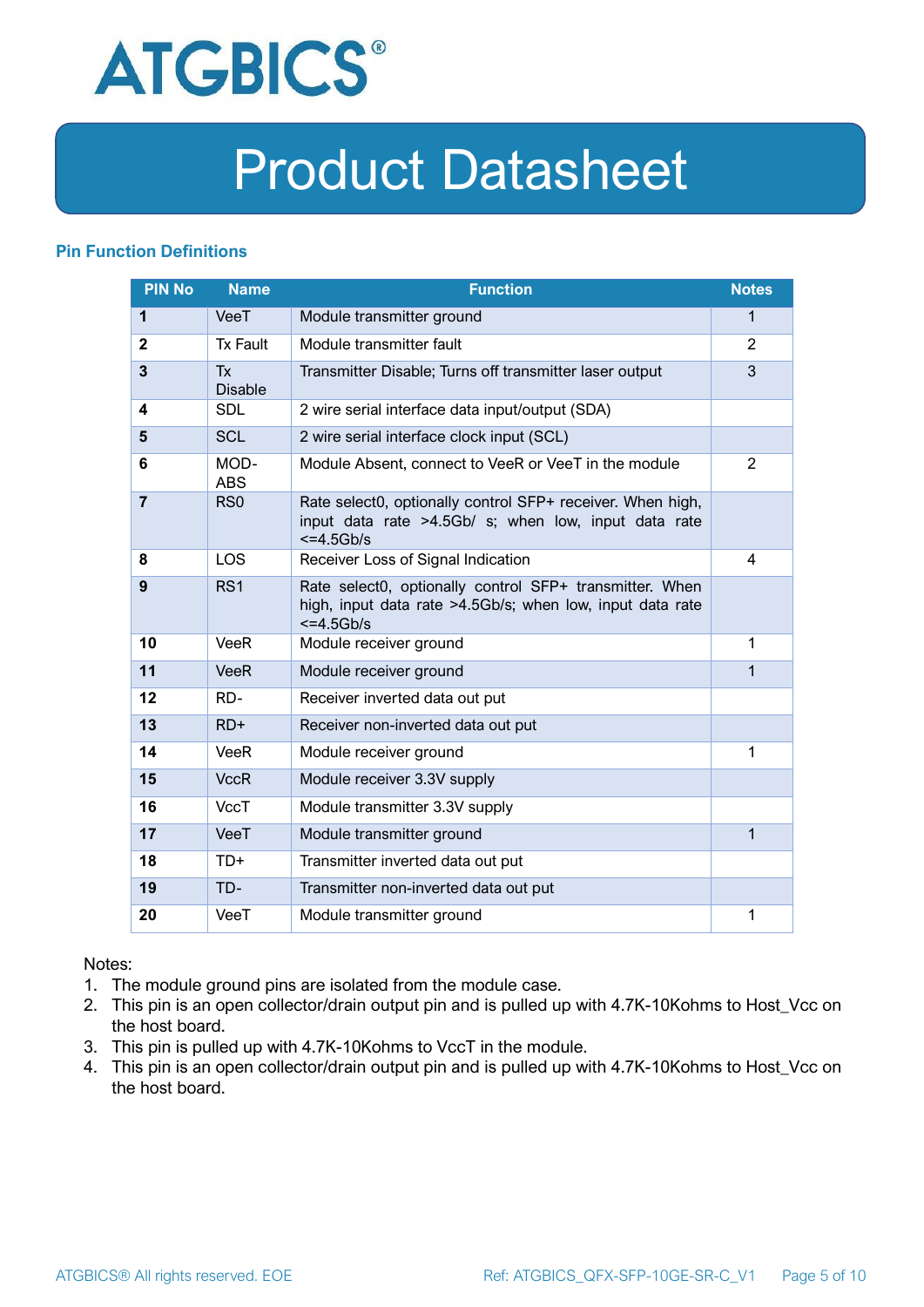

#### **SFP Module EEPROM Information and Management**

The SFP modules implement the 2-wire serial communication protocol as defined in the SFP -8472. The serial ID information of the SFP modules and Digital Diagnostic Monitor parameters can be accessed through the I <sup>2</sup>C interface at address A0h and A2h. The memory is mapped in Table 1. Detailed ID information (A0h) is listed in Table 2. And the DDM specification at address A2h. For more details of the memory map and byte definitions, please refer to the SFF-8472, "Digital Diagnostic Monitoring Interface for Optical Transceivers". The DDM parameters have been internally calibrated.

### Table 1 - Digital Diagnostic Memory Map (Specific Data Field Descriptions)

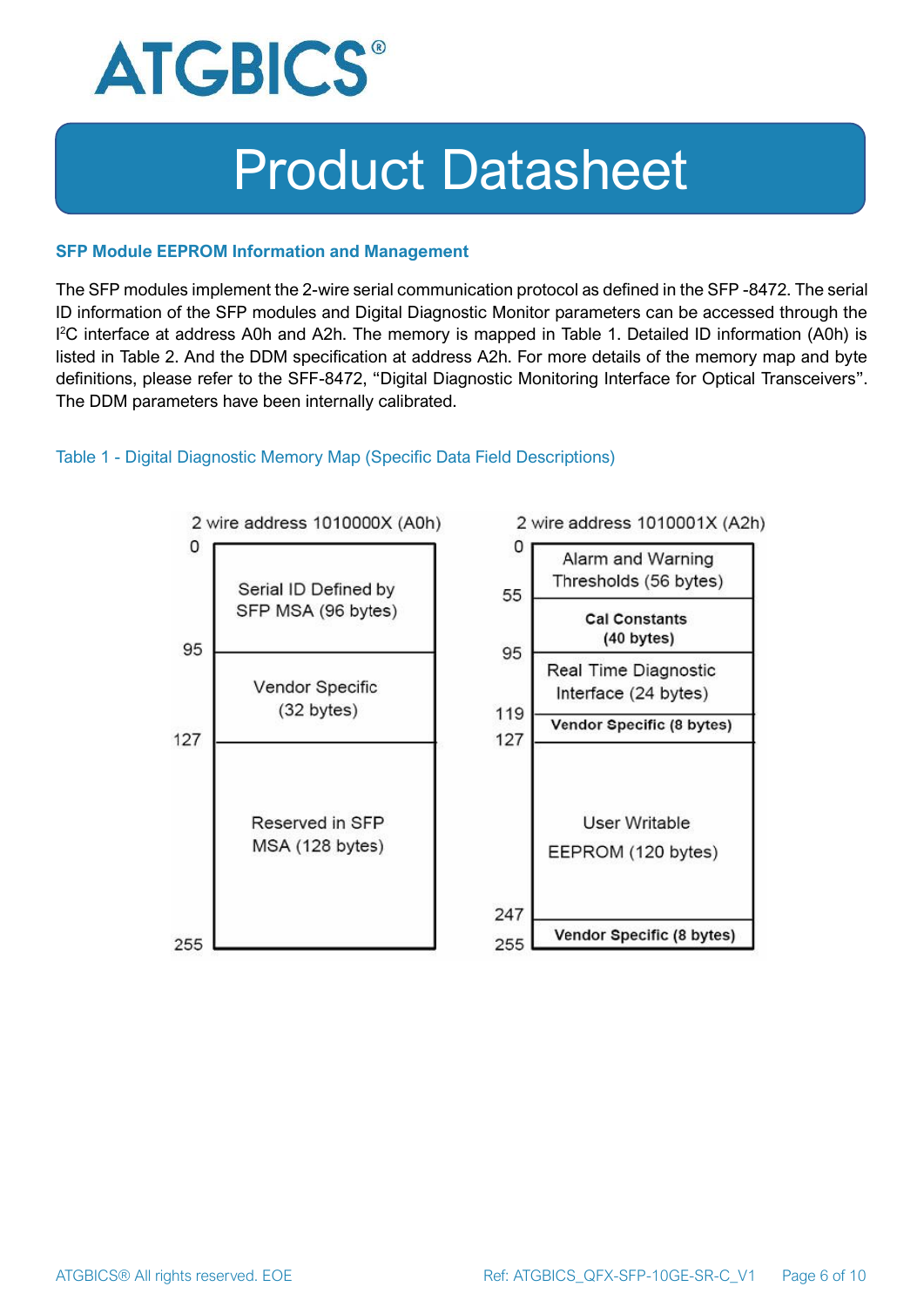

### Table 2 - EEPROM Serial ID Memory Contents (A0h)

| <b>Data</b><br><b>Address</b> | <b>Length</b><br>(Byte)          | <b>Name of</b><br>Length | <b>Description and Contents</b>                                                                                                   |
|-------------------------------|----------------------------------|--------------------------|-----------------------------------------------------------------------------------------------------------------------------------|
| <b>Base ID Fields</b>         |                                  |                          |                                                                                                                                   |
| $\bf{0}$                      | 1                                | Identifier               | Type of Serial transceiver (03h=SFP)                                                                                              |
| 1                             | 1                                | Reserved                 | Extended identifier of type serial transceiver<br>(04h)                                                                           |
| $\mathbf{2}$                  | 1                                | Connector                | Code of optical connector type (07=LC)                                                                                            |
| $3 - 10$                      | 8                                | Transceiver              | 10G Base-SR                                                                                                                       |
| 11                            | 1                                | Encoding                 | 64B/66B                                                                                                                           |
| 12                            | 1                                | BR, Nominal              | Nominal baud rate, unit of 100Mbps                                                                                                |
| $13 - 14$                     | $\overline{2}$                   | Reserved                 | (0000h)                                                                                                                           |
| 15                            | $\mathbf{1}$                     | Length(9um)              | Link length supported for 9/125um fibre, units of<br>100m                                                                         |
| 16                            | $\mathbf 1$                      | Length(50um)             | Link length supported for 50/125um fibre, units<br>of 10m                                                                         |
| 17                            | $\mathbf{1}$                     | Length(62.5um)           | Link length supported for 62.5/125um fibre,<br>units of 10m                                                                       |
| 18                            | $\mathbf{1}$                     | Length(Copper)           | Link length supported for copper, units of meters                                                                                 |
| 19                            | $\mathbf{1}$                     | Reserved                 |                                                                                                                                   |
| 20-35                         | 16                               | <b>Vendor Name</b>       | SFP vendor name: ATGBICS                                                                                                          |
| 36                            | $\mathbf{1}$                     | Reserved                 |                                                                                                                                   |
| 37-39                         | 3                                | Vendor OUI               | SFP transceiver vendor OUI ID                                                                                                     |
| 40-55                         | 16                               | Vendor PN                | Part Number: "QFX-SFP-10GE-SR-C" (ASCII)                                                                                          |
| 56-59                         | 4                                | Vendor rev               | Revision level for part number                                                                                                    |
| 60-62                         | 3                                | Reserved                 |                                                                                                                                   |
| 63                            | 1                                | <b>CCID</b>              | Least significant byte of sum of data in address<br>$0 - 62$                                                                      |
| <b>Extended ID Fields</b>     |                                  |                          |                                                                                                                                   |
| 64-65                         | $\overline{2}$                   | Option                   | Indicates which<br>optical<br><b>SFP</b><br>signals<br>are<br>implemented<br>(001Ah = LOS, TX_FAULT, TX_DISABLE all<br>supported) |
| 66                            | $\mathbf{1}$                     | BR, max                  | Upper bit rate margin, units of %                                                                                                 |
| 67                            | 1                                | BR, min                  | Lower bit rate margin, units of %                                                                                                 |
| 68-83                         | 16                               | Vendor SN                | Serial number (ASCII)                                                                                                             |
| 84-91                         | 8                                | Date code                | OEM's Manufacturing date code                                                                                                     |
| 92-94                         | 3                                | Reserved                 |                                                                                                                                   |
| 95                            | 1                                | <b>CCEX</b>              | code for the<br><b>Fields</b><br>Check<br>extended<br>ID<br>(addresses 64 to 94)                                                  |
|                               | <b>Vendor Specific ID Fields</b> |                          |                                                                                                                                   |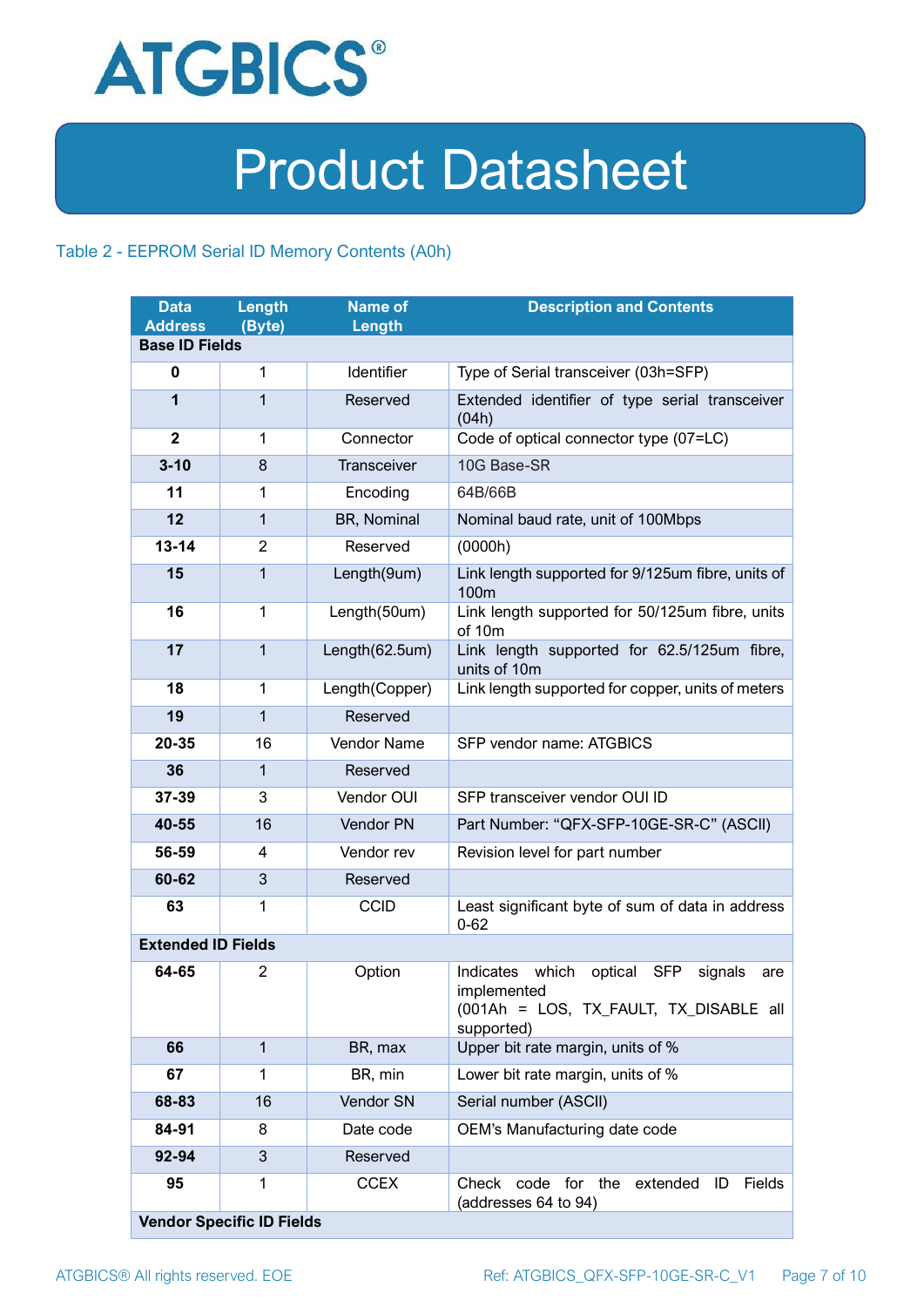

| 96-127      | າາ  | Readable | OEM specific date, read only |
|-------------|-----|----------|------------------------------|
| $128 - 255$ | 128 | Reserved | Reserved for SFF-8079        |

#### **Digital Diagnostic Monitor Characteristics**

| <b>Data</b><br><b>Address</b> | <b>Parameter</b>                        | <b>Accuracy</b> | <b>Unit</b> |
|-------------------------------|-----------------------------------------|-----------------|-------------|
| 96-97                         | <b>Transceiver Internal Temperature</b> | ±3.0            | $^{\circ}C$ |
| 98-99                         | VCC3 Internal Supply Voltage            | ±3.0            | $\%$        |
| 100-101                       | Laser Bias Current                      | ±10             | $\%$        |
| 102-103                       | <b>Tx Output Power</b>                  | ±3.0            | dBm         |
| 104-105                       | <b>Rx Input Power</b>                   | ±3.0            | dBm         |

#### **Regulatory Compliance**

The QFX-SFP-10GE-SR-C complies with international Electromagnetic Compatibility (EMC) and international safety requirements and standards (see details in Table following).

| Electrostatic Discharge<br>(ESD) to the Electrical Pins                               | MIL-STD-883E<br>Method 3015.7                                             | Class 1(>1000 V)                          |
|---------------------------------------------------------------------------------------|---------------------------------------------------------------------------|-------------------------------------------|
| Electrostatic<br>Discharge<br>(ESD)<br>LC<br>the<br><b>Duplex</b><br>to<br>Receptacle | IEC 61000-4-2<br><b>GR-1089-CORE</b>                                      | Compatible with standards                 |
| Electromagnetic<br>Interference (EMI)                                                 | FCC Part 15 Class B<br>EN55022 Class B (CISPR 22B)<br><b>VCCI Class B</b> | Compatible with standards                 |
| Laser Eye Safety                                                                      | 1040.10<br>21CFR<br>and<br>FDA.<br>1040.11<br>EN60950, EN (IEC) 60825-1,2 | Compatible with Class 1 laser<br>product. |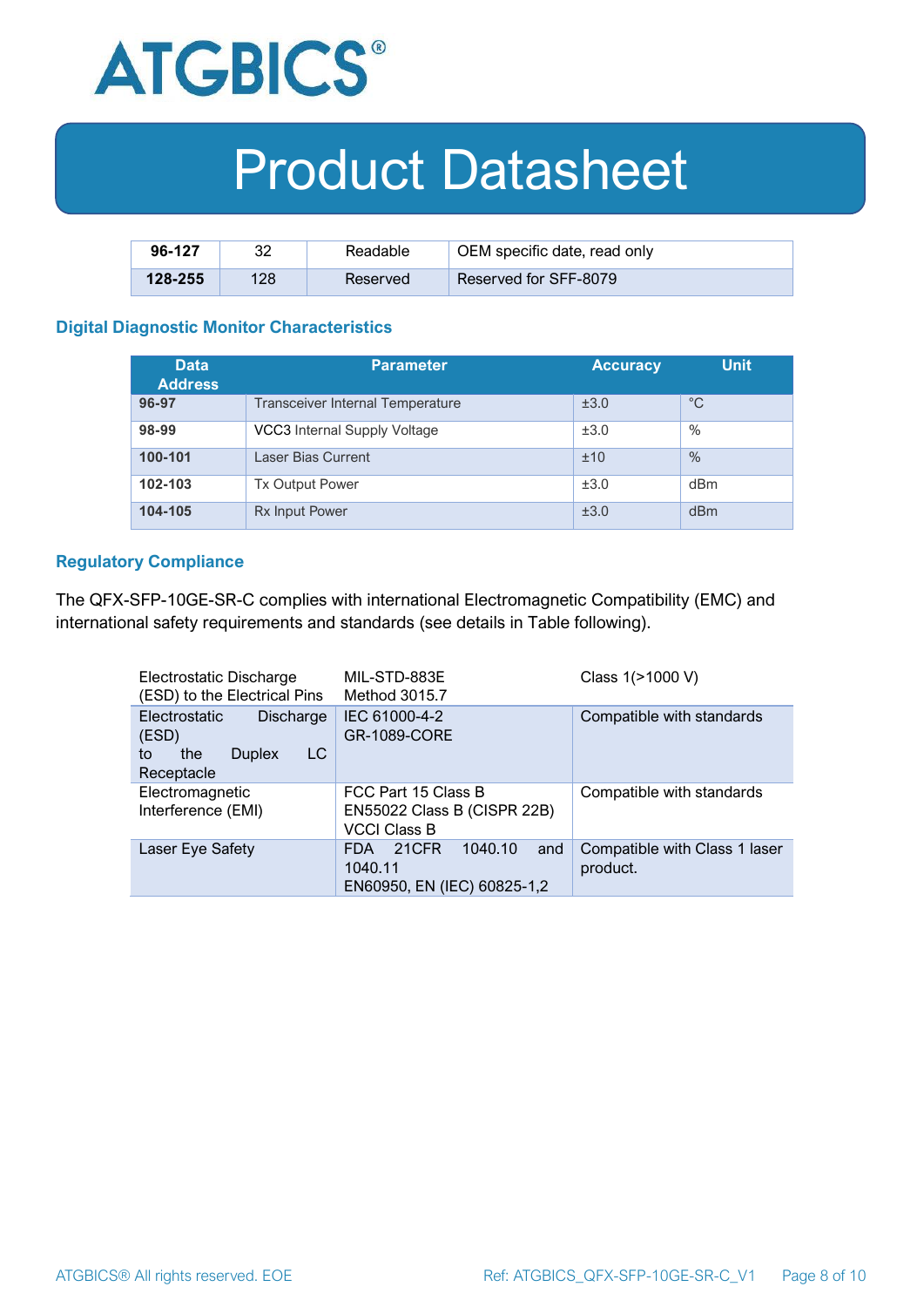

### **Recommended Circuit**



#### **Recommended Host Board Power Supply Circuit**



### **Recommended High-speed Interface Circuit**